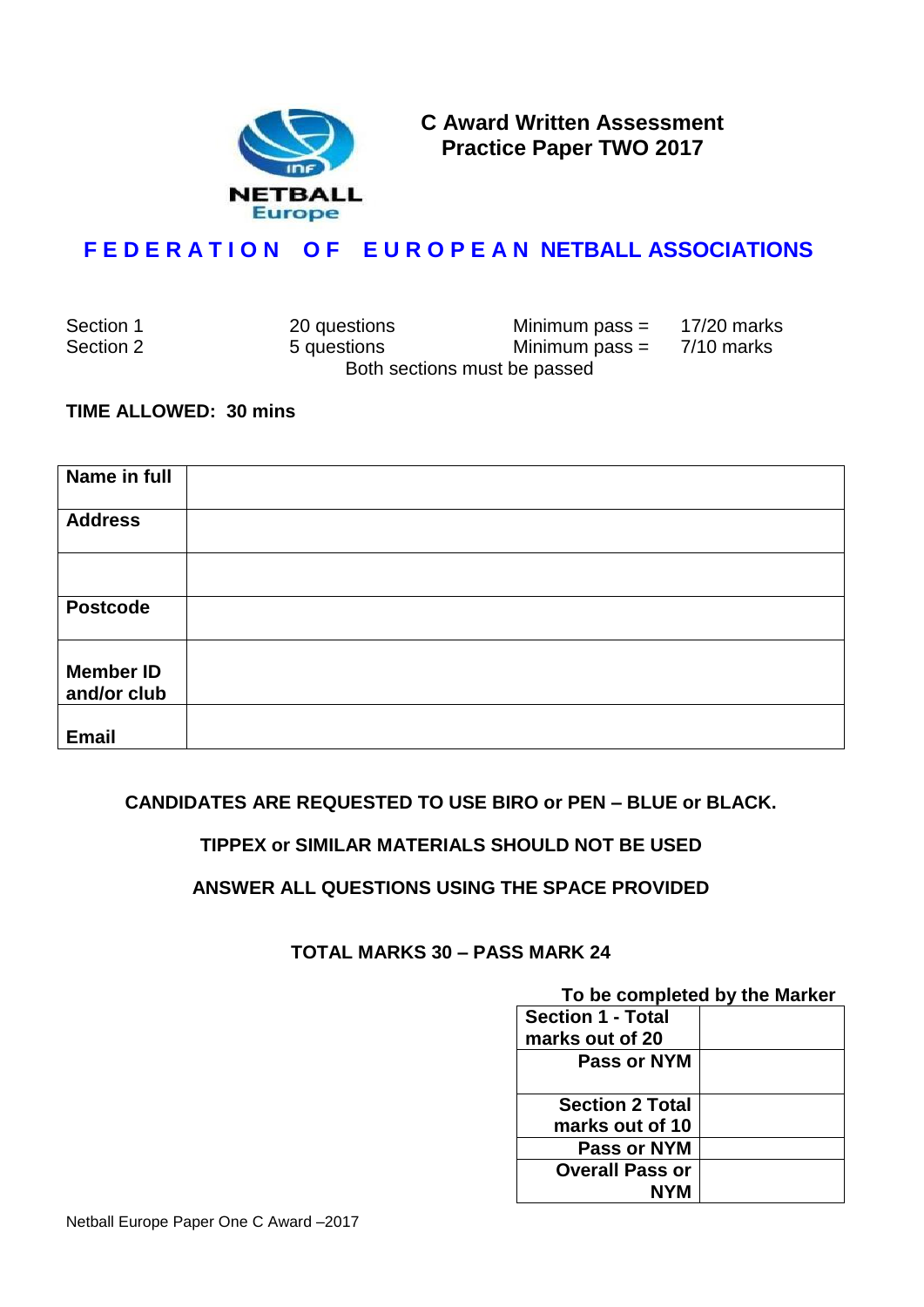### **Answer ALL questions ANSWER 'YES' or 'NO**

|                |                                                                                                                                                                            | <b>YES or NO</b> |
|----------------|----------------------------------------------------------------------------------------------------------------------------------------------------------------------------|------------------|
| $\mathbf{1}$   | May a player roll the ball to another player?                                                                                                                              |                  |
| $\overline{2}$ | Must a Team take the Court if there are at least five (5) players present, one of<br>whom must play Centre?                                                                |                  |
| 3              | May the Team Captain approach an Umpire during an interval for clarification<br>of any rule?                                                                               |                  |
| $\overline{4}$ | Can an interval be extended by an Umpire to deal with an emergency?                                                                                                        |                  |
| 5              | Should an Umpire signal the Timekeepers to hold time for stoppages?                                                                                                        |                  |
| 6              | When play is stopped for an Injury or Illness may the player receive treatment<br>within the 30 seconds and continue to play?                                              |                  |
| $\overline{7}$ | Should an Umpire stop play if she notices that a player is bleeding?                                                                                                       |                  |
| 8              | Can a player lean on the ball in an offside area?                                                                                                                          |                  |
| 9              | Is the ball Out of Court if it touches a spectator who is standing watching the<br>game outside the Court area?                                                            |                  |
| 10             | If a player has left the court to collect the ball, can a defender prevent her from<br>directly re-entering the court?                                                     |                  |
| 11             | At the Start of Play are players free to move in the Goal Third if it is part of their<br>playing area?                                                                    |                  |
| 12             | At a Centre Pass if the ball lands in the Goal Third without being touched by<br>any player standing in the Centre Third, is the Free Pass awarded in the Centre<br>Third? |                  |
| 13             | At a Centre Pass, must a Centre in possession of the ball throw it within three<br>seconds of the whistle being blown?                                                     |                  |
| 14             | Can a player use the Goalpost to regain her balance?                                                                                                                       |                  |
| 15             | Can a player who has caught or held the ball, bounce the ball and replay it?                                                                                               |                  |
| 16             | May a player jump to catch the ball and land on both feet simultaneously?                                                                                                  |                  |
| 17             | If the Goal Shooter wins the ball at a Toss Up in the Goal Circle, is she allowed<br>to shoot for goal?                                                                    |                  |
| 18             | Maintaining the correct distance, is a defending player allowed to jump<br>upwards and towards the player with the ball in attempting to intercept or<br>defend the ball,  |                  |
| 19             | Can a defending player leave the court to defend an opponent?                                                                                                              |                  |
| 20             | Is it correct that only Contact that Interferes shall be penalised?                                                                                                        |                  |
|                | <b>Section 1</b><br><b>Total marks</b><br>Page One                                                                                                                         |                  |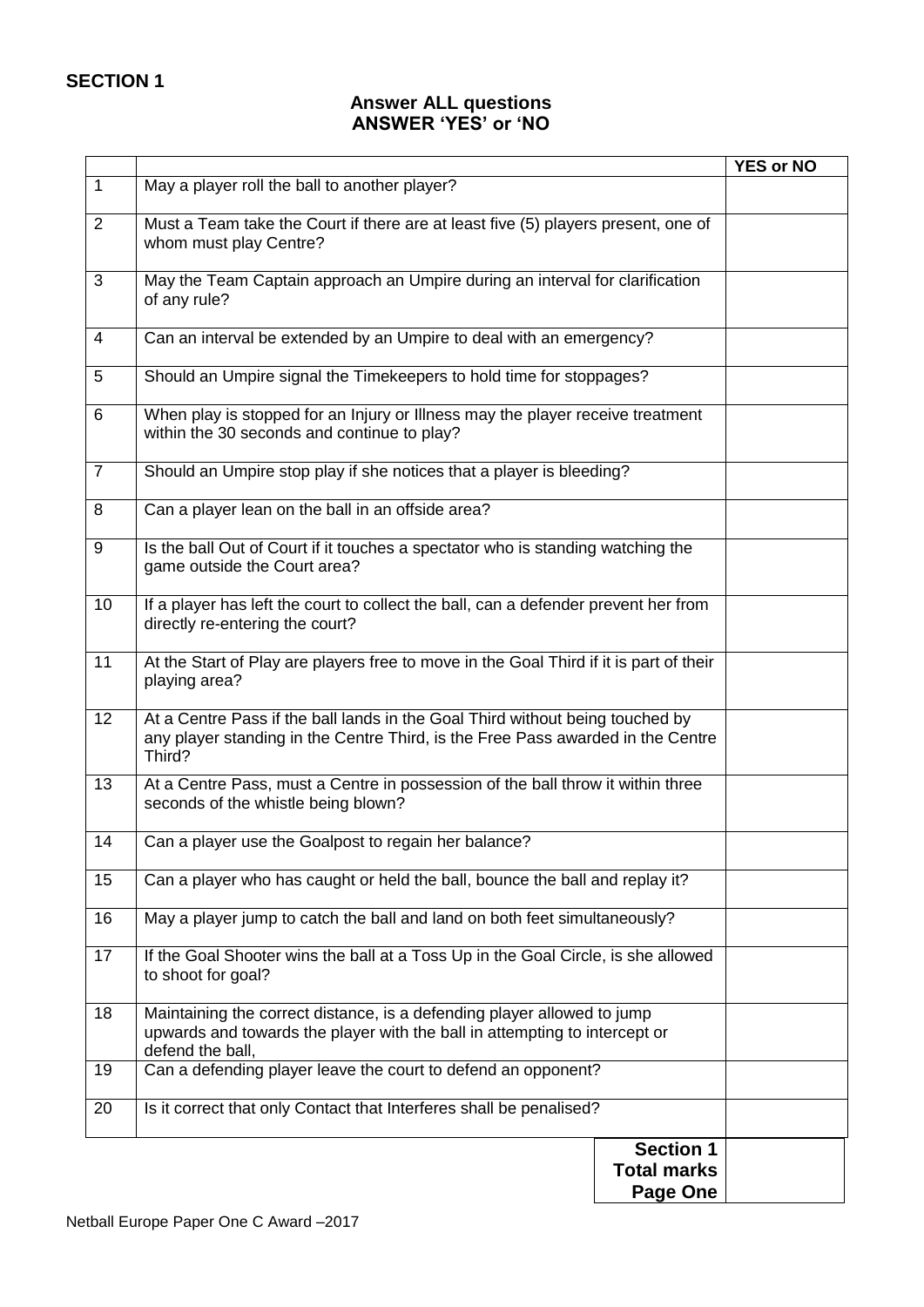# **SECTION 2 - 5 questions - 10 marks**

## **Answer ALL questions**

21. In the court diagram below which Umpire takes the Toss Up ('X' marks the position of the infringements). the infringements).



22. The ball is out of court when:-

| a            |           |
|--------------|-----------|
| $\mathsf{D}$ |           |
|              | (2 marks) |

### 23. After notifying the Umpire, when can a late arrival take the court? (3 marks)

| (i)   |                    |  |
|-------|--------------------|--|
| (ii)  |                    |  |
| (iii) |                    |  |
|       | Section 2<br>marks |  |

**Page 2**